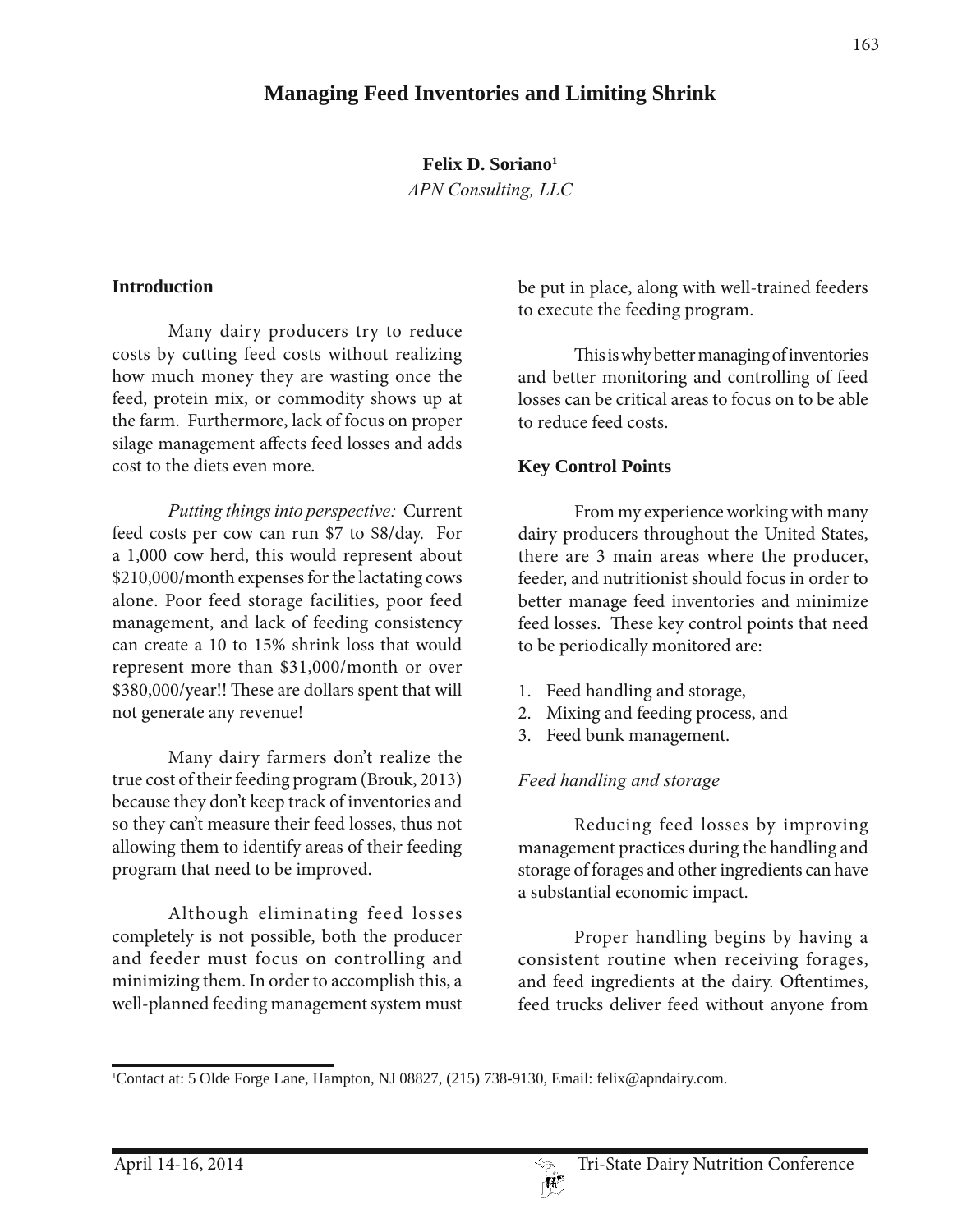the farm being on site to control the delivery. Receiving includes not only the actual slip or invoice and placement of the feed, but also the weigh verification, feed inspection, and sampling. This will ensure both quality and safety of what's received and also will give more accurate information on inventory control and will help better control shrink losses. A similar process should be established for any silage and other forages grown and harvested at the farm.

Collect samples of every load of grain, commodity, mineral pack, or feed received, and store them for a reasonable period of time, which can be one month or more, depending on the ingredient and usage. Also, investing in a scale to weigh all ingredients or feed received at the dairy farm can be a valuable long-term investment. It will allow you to verify correct receiving weights and immediately address load discrepancies with your supplier. It also will give you more accurate information that will help you adjust inventory records and control shrink losses. This also is critical with the silage and other forages grown at the farm.

Several factors will have an impact in shrink losses that are related to storage facilities and the way feed and commodities are handled at the farm. Typically, these are related to wind losses, presence of rodents and birds, and weather, especially when using open commodity sheds or when leaving by-products, like wet brewers or distillers, exposed to rain and sun. Also, the feeder's attention to details can affect feed losses during handling and storage. Ensuring the feed center is clean and organized is critical.

## *Impact of different storage designs*

 Much has been discussed in many articles and papers about the advantages of storing ingredients in upright bins compared to

open-sided commodity sheds (Kertz, 1998). Flat storage systems are usually preferred for high inclusion rate ingredients that may not flow well in upright bins. Examples of these are whole cottonseed, hay, or beet pulp. Also, protein mixes that contain high levels of liquid fat or molasses are usually recommended to be stored in flat commodity bays. However, any other ingredient or feed should be kept in uprightbins, since shrink loss using this storage system will typically be limited to 1 to 2% compared to 5 to 15% with open-sided commodity bays (Kertz, 1998). Small differences in shrink loss between storage systems may save a lot of money, especially with expensive ingredients or concentrates.

With current feed prices [e.g. for soybean meal **(SBM)**], the savings can be over \$16,000/ year (Table 1) if using upright bins instead of commodity bays to store the ingredient.

### *Silage storage and extraction*

Also critical when it comes to reducing feed losses, the silage making process and face management are areas that can make a difference when focusing on reducing shrink losses. Weighting what goes in and out of each silage bunk or pile is the most accurate way of keeping good feed inventory. Much has been said about proper silage management, packing, covering, and extraction methods to reduce losses by Dr. Keith Bolsen (ksre.ksu.edu/pr\_silage).

Proper training of feeders on silage face management is critical to maintain good quality feed and reduce silage losses. Working with the nutritionist and consultant to define the correct silage extraction protocol and training the people in charge of doing it is critical.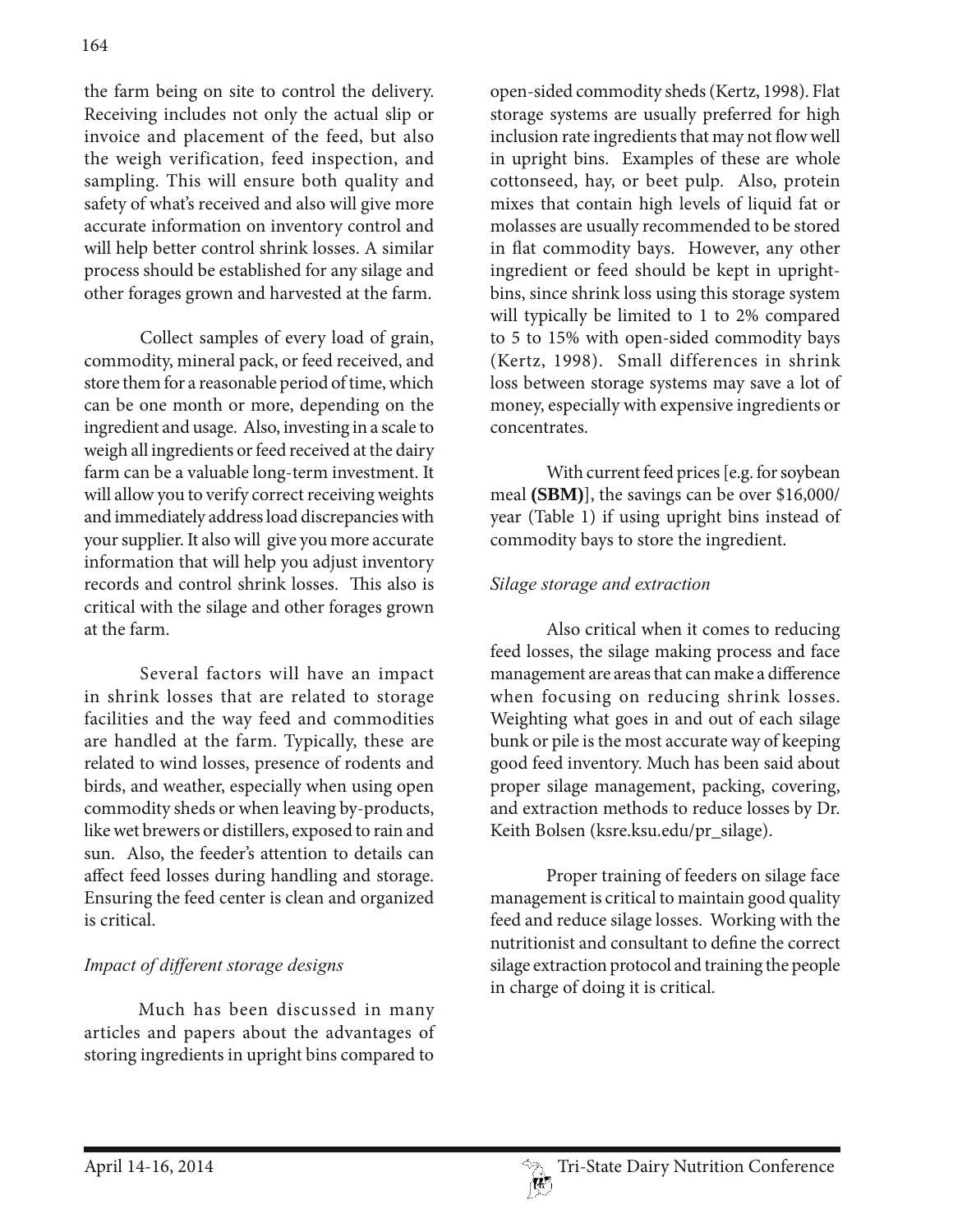#### *Mixing and feeding process*

Farm employees are informed during my training sessions that precision, consistency, and attention to details are the keys to the success and profitability of any feeding program. Improving loading accuracy and reducing variability during the mixing and feeding process will not only improve animal performance and health but will also help control feed costs (Soriano, 2011, 2008).

Here are some suggestions that will improve mixing uniformity and consistency:

- Use pre-blends of concentrates, mineral and vitamin packs, and any other small inclusion rate ingredients used in the rations. Remember that an extra shake of the bucket will increase cost of every load of feed prepared!
- Develop a mixing protocol, including mixing time and loading sequence of ingredients. Periodically monitoring feeders to make sure that they stick to the feeding protocols is critical.
- Test forage dry matter (**DM**) at least once per week (depending on number of cows fed, it may have to be more often) and make the necessary adjustments according to forage moisture variations.
- Invest in feeding management software like TMR Tracker<sup>®</sup> or Feedwatch®. This can help better monitor feeding accuracy and consistency, control feed inventory, and reduce shrink losses. Also, this technology gives the manager and nutritionist the opportunity to work closely with the employees and give them better feedback regarding their performance. It also can be a great tool to develop incentive programs if they are already doing a very good job. You

also can use the software as a tool when doing employee performance appraisals.

- Periodically check mixer scales for accuracy, since sometimes scale errors can be an important factor on feed losses.
- Monitor TMR uniformity.
- Periodically evaluate manure consistency. Better yet, develop a manure scoring protocol and train employees to do it.

### *Feed bunk management*

By feeding cows more accurately (dropping the right amount of feed in each pen), you can better control feed costs. Also, periodically updating cow numbers in each pen on the computer will improve feeding accuracy. Making the necessary adjustments for cow numbers will reduce feed waste by reducing feed refusals. Depending on the dairy farm's size and cow movements, this may need to be done once or twice daily.

Running 4 to 5% refusals when feeding lactating cows is not an option anymore. With current high feed prices, managing feed bunks for 1 to 2% refusals could have a significant impact in feed costs. Dairy farms with good feeding and feed bunk management could certainly achieve this. Needles to say, this would take closer and periodic attention and excellent communication among all people involved in the feeding process. The fresh cow pens may be the exception to the rule, since some nutritionists prefer to have a higher refusal rate (up to 3%) in these pens.

A feeding management software system will help manage feed bunk accuracy and consistency. To put this into perspective, if your current feed refusals are 3% and your feed cost is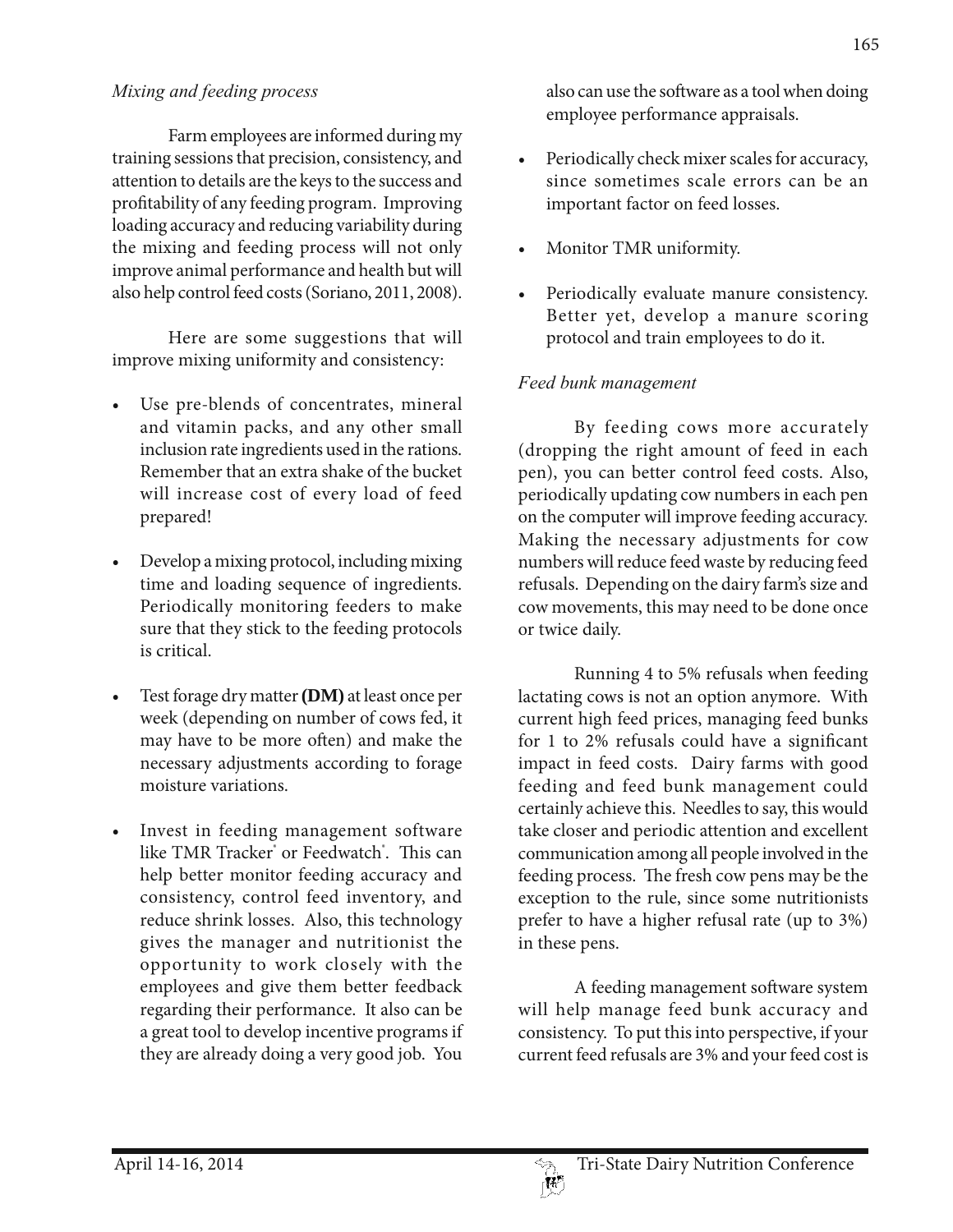of \$8.50/cow/day, then your feed losses, or at best feed that will be of lower value, if fed to heifers or low producing cows, will be over \$93,000/year for a 1,000 cow herd. In contrast, when running a more slick bunk management, by keeping feed refusals at 1%, feed losses, or what is then fed to other group of animals, would represent about \$31,000 instead.

However, this will be achievable in very well managed dairy farms, where feeding and feed bunk management are consistent; feeders are well trained and understand the importance of monitoring the feed bunk, and where forages and by-products are relatively consistent. It is always recommended to discuss with the nutritionist and consultant before adopting aggressive feedbunk management goals.

Furthermore, what should be done with the feed refusals? Depending on the time of the year and what the feed refusals look like, you can at least feed the refusals to heifers or low producing cows. In some dairy cows, these refusals are sometimes fed to far-off cows. Practicing this can have some significant savings.

### **Steps for Managing Feed Inventory and Reducing Feed Losses**

### *Step ± (stablish a receiving and handling system / protocol.*

Once the grain, commodities, or minerals arrive at the farm, a significant amount of feed can be lost if not handled properly. With the help of the nutritionist and/or consultant, establish a protocol for receiving and handling of all forages and ingredients.

## *Step 2 – Establish a monitoring system*

Start measuring shrink to reduce monthly feed cost. Weigh every forage and ingredient coming into the dairy farm and going out in the mixer. Furthermore, weigh refusals daily in order to calculate feed losses during the mixing and feeding process. Establish a monitoring system that will help keep track of those losses. Using feeding management software like FeedWatch® or TMRTracker® can help keep accurate feed inventories and reduce feed costs. At the same time, it will allow you to better monitor feeders' performance and accuracy and establish goals.

## *Step ± 'evelop standard operating procedures (SOP) and job descriptions*

It is important to establish and communicate the role that the feeder has in the dairy farm. Also, developing SOP is critical to reduce variation among and within feeders and to reduce feed losses. This can be a very simple task when using the feeding software program to develop the SOP.

## *Step ± 'evelop key performance indicators (KPI) and goals*

With the help of the nutritionist and consultant, the dairy producer should establish those parameters of the feeding process that impact feed losses the most and that are directly affected by the feeder's performance. These KPI should be monitored daily or at least weekly. Examples of these KPI could be loading accuracy, feed delivery accuracy, and shrink losses of key ingredients. By keeping good feed inventories, a shrink goal can be established. Sharing with feeders these KPI and giving them feedback is a critical aspect when focusing on reducing feed cost and shrink losses.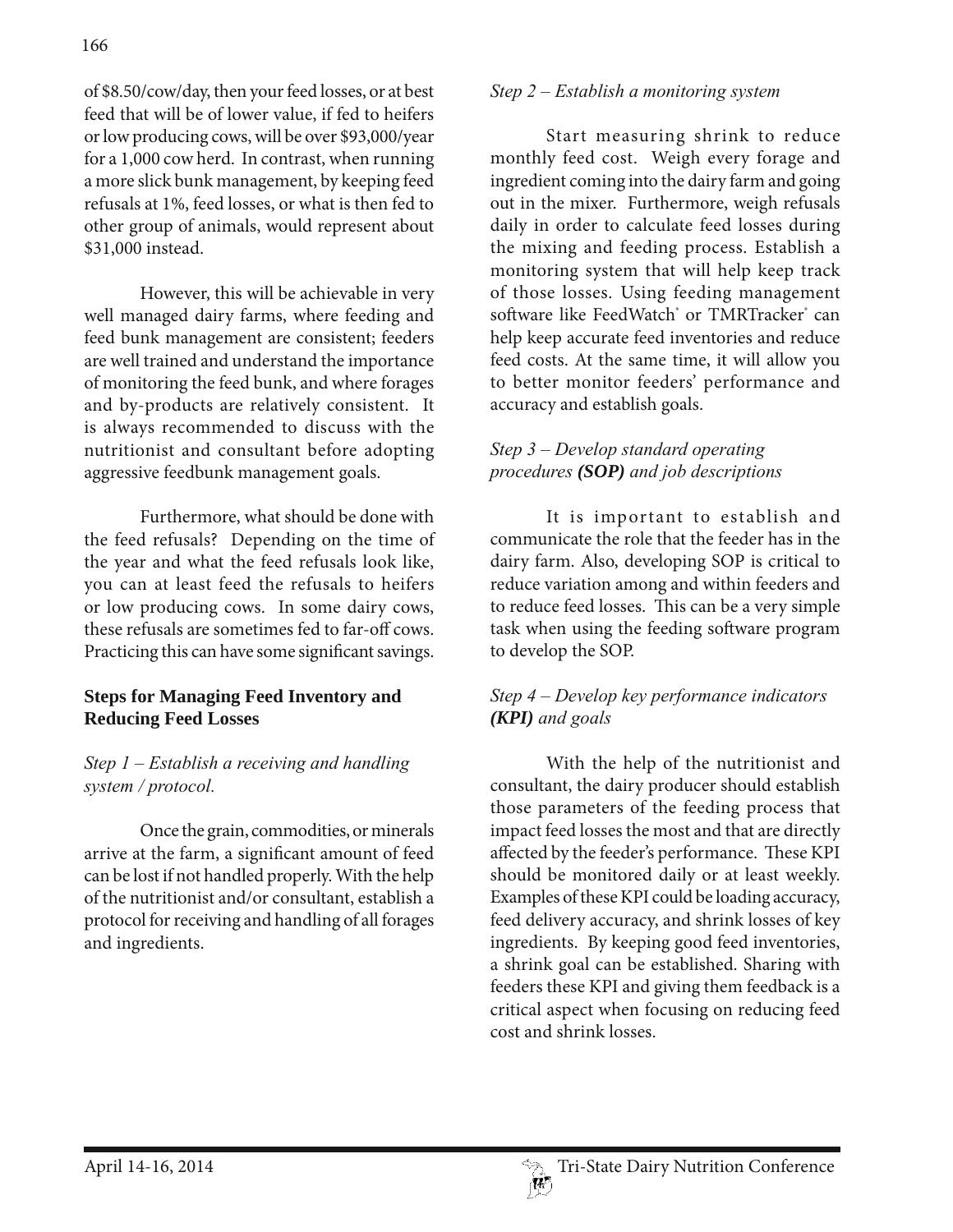#### *Step ± 'evelop a training program*

With the help of the nutritionist and outside consultants, develop a training program for feeders that will cover all the main aspects of feed and forage quality assessment, feed handling and storage, proper feed inventory, the mixing and feeding process, feed bunk management, and mixer maintenance. A good training program will reduce errors and feed losses and will keep established feeders refreshed and motivated.

### **Conclusions**

Milk is a commodity and margins are small. This is why dairy producers need to focus more on the largest expense, which is feed. Reducing feed costs by better managing and monitoring key control points of the feeding program can have a significant impact. Feeding practices that will have an impact in shrink losses and feeding accuracy will go a long way when focusing on feed costs.

In summary, these are some of the areas that need to be evaluated when focusing on feed inventories and reducing shrink:

- 1. Do an assessment on how ingredients are being handled from the time they arrive at the farm. Is there room for improvement in this area? Do you have SOP in place for feed and commodity reception at the farm? Could this be improved?
- 2. Store expensive protein sources and concentrates in upright bins. If you are currently storing these in a commodity shed, calculate current losses and decide whether it could be profitable to invest in a few upright bins. My guess is that if your current losses are 4% or more, investing in a few bins will be worth it.
- 3. Develop a mixing and feeding protocol to minimize the within batch and between batch variations.
- 4. Spend time and money coaching, training, and giving feedback to your feeders. Using outside consultants or nutritionists that can speak the native language of your employees will be ideal.
- 5. Use feeding management software to monitor and adjust your feeding process. This technology will help reduce batch variations, reduce feed losses, and have a more accurate feed inventory.
- 6. Closely monitor the feed bunk by reading bunks accurately and weighing refusals to better control feed losses.

#### **References**

Bolsen, K. (website: ksre.ksu.edu/pr\_silage).

Brouk, M. 2013. Discovering hidden feed costs for the milking herd. DAIReXNET webinar series; extension.org/dairy.cattle.

Kertz, A. F., 1998. Variability in delivery of nutrients to lactating dairy cows. J. Dairy Sci. 81:3075-3084.

Soriano, F. 2011. Three key drivers of feeding success. April 10 issue, Hoards Dairyman Magazine, Ft. Atkinson, WI.

Soriano, F. 2008. Cutting feed costs begins at home. May 25 issue, Hoards Dairyman Magazine, Ft. Atkinson, WI.